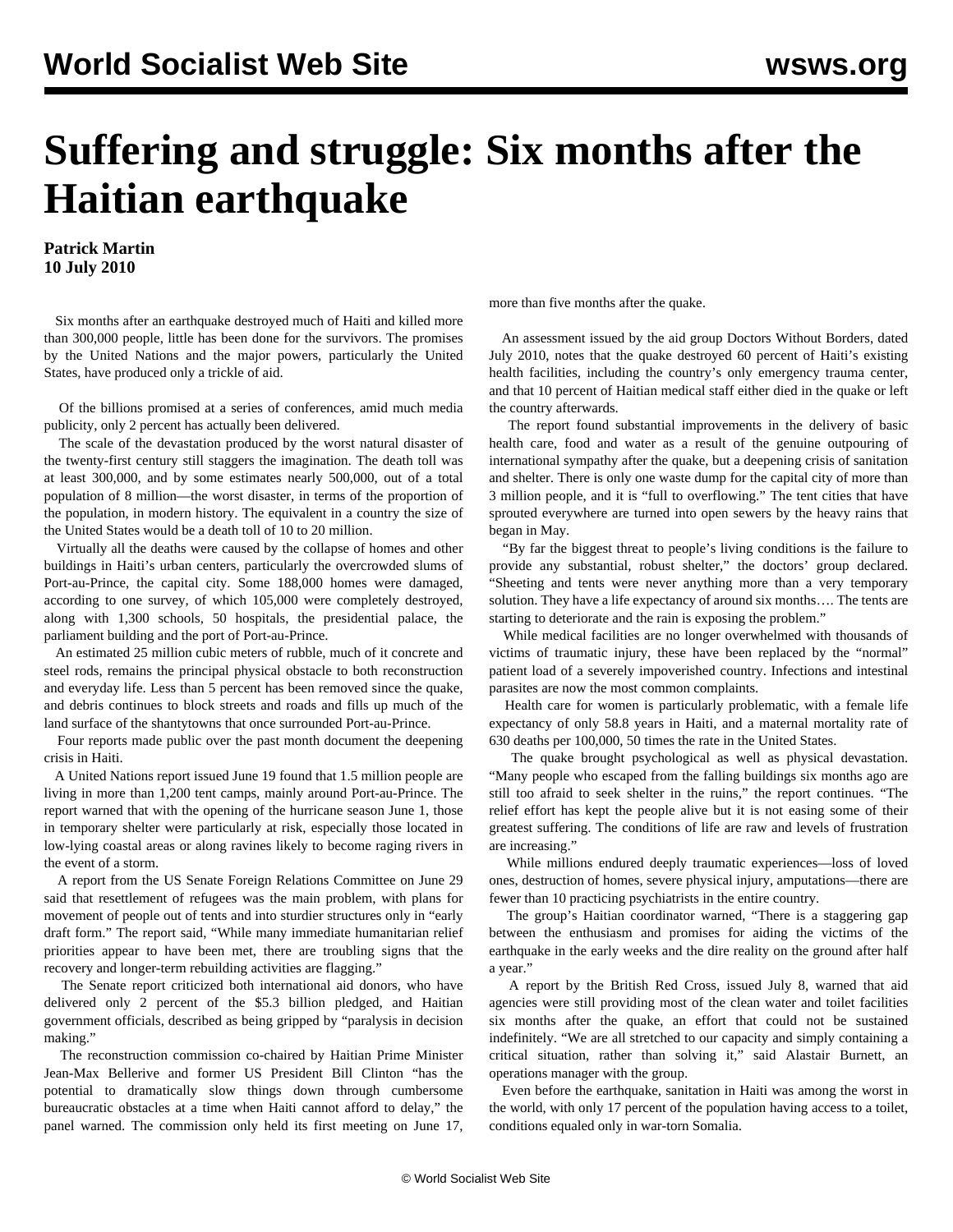## **Mounting social tensions**

 Several of the reports cited above took note of increased social tensions within Haiti, where a tiny ruling elite of enormous wealth is seeking to maintain its grip over the society.

 The International Organization for Migration (IOM), a UN agency specializing in housing refugees, has been attempting to mediate growing conflicts provoked by the attempts of Haitian landowners to clear refugee camps from their properties so that they can build on the land or sell it. Of the more than 1,200 camps, only 206 have official recognition and protection. The rest are vulnerable to violent evictions.

 The *Christian Science Monitor* described one such encounter in its July 2 edition: "Ralph Stevens Stephen, godson of the landowner of a property in the Delmas 60 neighborhood of Port-au-Prince, which has been used as an unofficial refugee camp since January, recently visited the camp with 10 armed men in police uniforms to coerce the 178 homeless people here to leave. Resident Oxeana Ismael remembers the day that the armed men showed up—with no official identification and driving unmarked cars—and threatened to return with tear gas if the homeless did not leave within 15 days."

 Leonard Doyle, an IOM spokesman, told the newspaper he was aware of about 30 camps that have been forcibly evicted or are at imminent risk.

 In its report, Doctors Without Borders noted that "frustration and anger are rising because too little has changed in the living conditions since the quake." One spark was the shift from free distribution of water during the first three months to a system of charging fees, which "puts a strain on so many people without jobs and income."

 According to an op-ed column in the *Los Angeles Times* June 25, written by Thomas Johnson, aid coordinator for the Danish charity DanChurchAid, the decision to put an end to free water distribution was the outcome of pressure on the Haitian government from the local elite. He wrote:

 "Haiti's wealthy businessmen also have a stake in how the reconstruction takes place. A friend described an absurd moment from a recent meeting of a number of aid agencies with President Rene Préval. The president, my friend said, announced that he'd just received a message on his BlackBerry from the owner of one of Haiti's private water companies. The man was concerned that aid agencies were giving out free water to people in camps and said it would ruin the economy. No one in the room knew how to respond."

 Johnson's column gives a vivid description of the conditions in the capital city:

 "In more than 10 years of emergency relief work, I've never seen camps like those in Port-au-Prince. International standards defining what people are entitled to after a disaster are in no way being met. The Haitian camps are congested beyond imagination, with ramshackle tents standing edge to edge in every square foot of available space.

 "With the rainy season now beginning, the crowded conditions and overtaxed public toilets have raised very real concerns about a cholera epidemic. The tents themselves are a hodgepodge.

 "Families' first attempts at fashioning shelters have been augmented with plastic sheeting supplied by international agencies. But the makeshift housing certainly won't withstand a hurricane. If one were to hit Port-au-Prince, the death toll can only be guessed at.

 "There would be nowhere for displaced families to take refuge in a city where most of the hotels, public buildings, schools and churches still lie in massive heaps of rubble. It's to be expected that cleaning up the rubble will take time. But what is shocking is that it hasn't really started. In four days of driving through this sprawling, heavily populated city recently, I saw only one backhoe in operation."

 The aid coordinator notes the contrast between the enormous scale of the social need and the selfishness of the ruling aristocracy:

 "Meanwhile, as ordinary Haitians suffer, the elite families of Port-au-Prince continue to live in luxury in elegant homes high above the dusty sprawl. These families have controlled the wealth of Haiti for generations, and many are now profiting from their country's latest tragedy. The aid agencies all need rental cars and trucks, housing, offices, warehouses and local supplies, and Haiti's elite tend to control access to those things. Experienced aid workers have seen this phenomenon before; our efforts to assist the poorest also end up making the richest even richer."

## **Political aftershocks**

 The Préval government is the instrument of this elite and seeks to safeguard the privileged lifestyle of the handful of Haitian millionaires. Its indifference to mass suffering and incompetence in both aid distribution and reconstruction planning have been widely noted. One of its few initiatives has been to seek \$44 million for prison construction and equipping the Haitian National Police (HNP), money provided by the Canadian government.

 Pending this buildup of the HNP, notorious for torture and abuse of prisoners under a series of dictatorships as well as under civilian presidents Préval and Jean-Bertrand Aristide, the principal repressive force in Haiti remains the UN peacekeeping force, MINUSTAH, which took control of the country in 2004 following the ouster of Aristide by a US expeditionary force.

 Since late May, there have been clashes between MINUSTAH and the local population in Port-au-Prince. Brazilian soldiers deployed as part of MINUSTAH fired automatic weapons in the air during a clash with demonstrators in the impoverished Cité Soleil neighborhood of the Haitian capital.

 MINUSTAH troops and Haitian police invaded the School of Ethnology of the State University of Haiti after a series of protests. They fired teargas and rubber bullets. This sparked a protest demonstration the next day at which the main chants were "Down with Préval" and "Down with Occupation."

 MINUSTAH troops fired similar volleys in the refugee camp on the Champs de Mars, near the presidential palace, wounding several children and sending many gas victims to clinics. As many as 60,000 people live near the Champs de Mars, according to published estimates.

 The Préval government has scheduled presidential and parliamentary elections to be held on November 28, after postponing the previously scheduled February 12 parliamentary vote because of the quake. Significantly, the first announcement of the election date was made by Edmond Mulet, civilian representative of MINUSTAH, rather than by Gaillot Dorsinvil, president of Haiti's Provisional Electoral Council (CEP), the body responsible under the constitution for organizing elections.

 Supporters of Aristide's party, Fanmi Lavalas, have held street demonstrations protesting the election rules, which bar Lavalas candidates from contesting the vote. Large marches were held in May calling for Préval's resignation, Aristide's return from exile in South Africa, and repeal of the state of emergency that greatly restricts democratic rights.

 Aristide still retains some popular support, despite the pro-business and pro-imperialist policies carried out in both of his abbreviated terms in office. As throughout his political career, the exiled president looks to US backing, and there is little doubt that he is engaged in intensive backroom